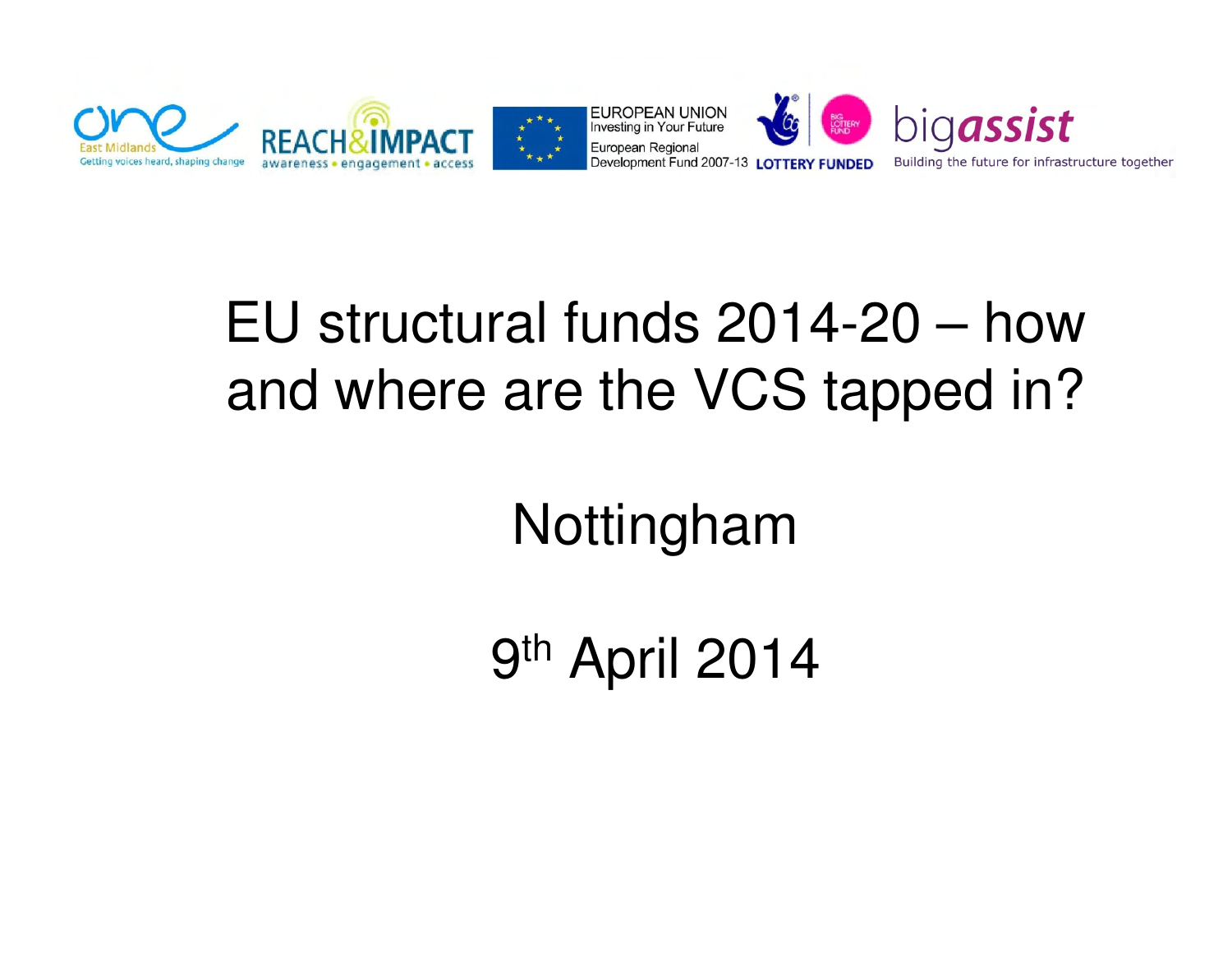



## **Chris Hill/June Gomes, ERDF (European Regional Development Fund) Project Manager/Officer**Reach & Impact ProjectOne East Midlands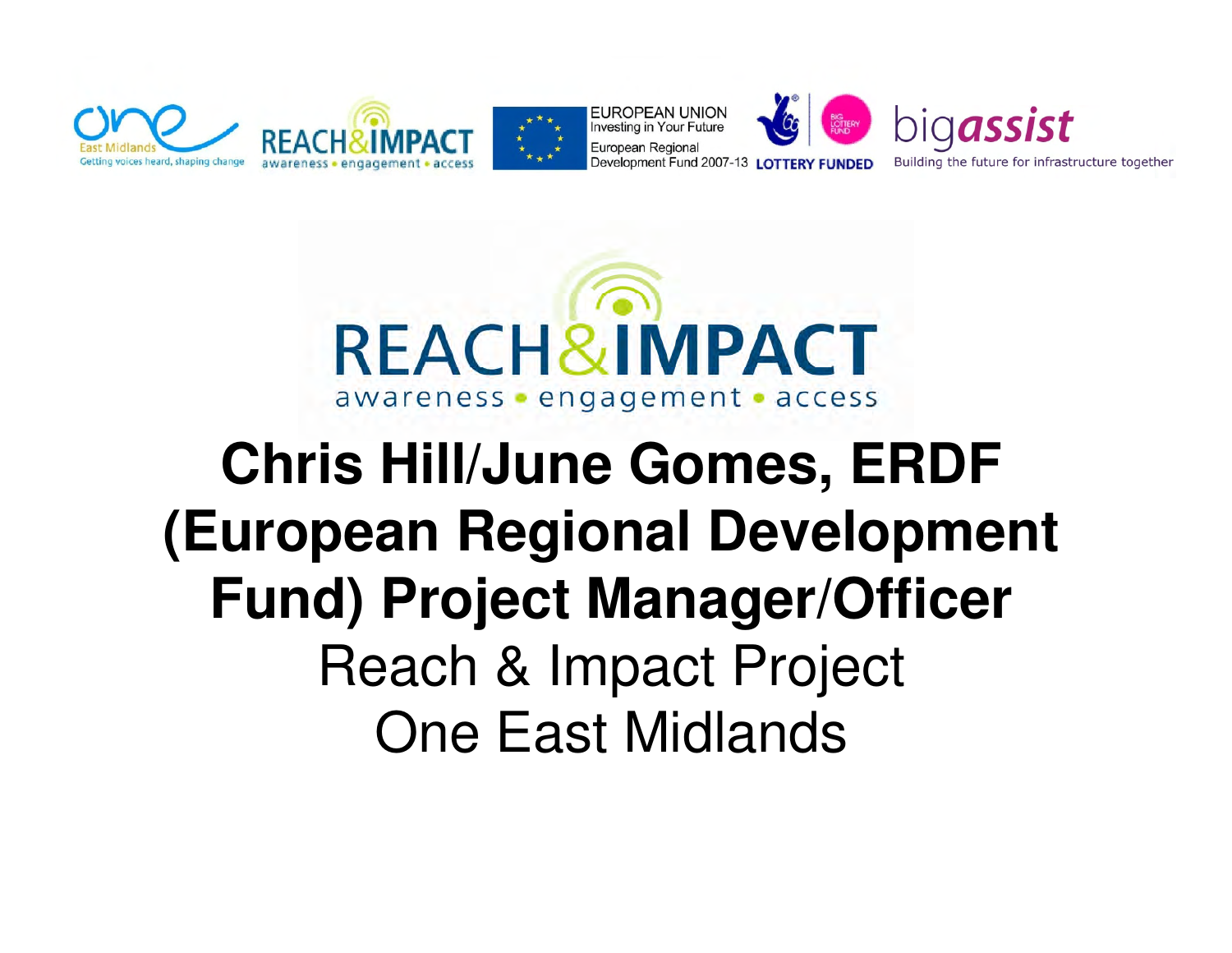

# **Workshop Aim/Objectives**

- **The aim is to improve the local VCS opportunities to access the EU SIF 14-20 programme.**
- **To increase your knowledge of VCS (infrastructure) engagement with LEP/EU SIF programme.**
- **To increase your understanding of local VCS (infrastructure)/LEP EU SIF work in progress .**
- **To support you identify where in the EM consortia are starting develop**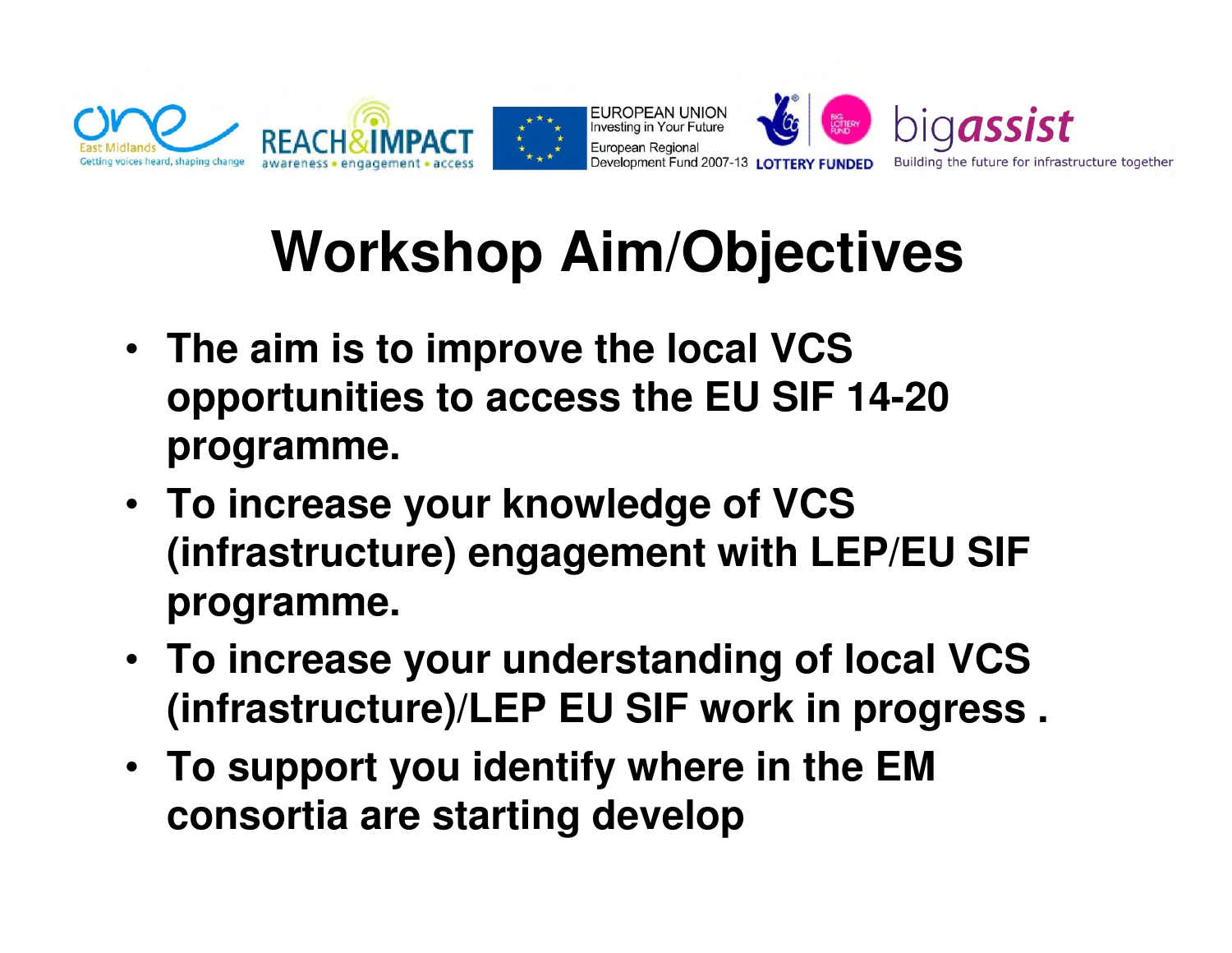



# **Building up the awareness, capabilities, and capacity of the VCS to engage with, and access ERDF (European Regional Development Fund)**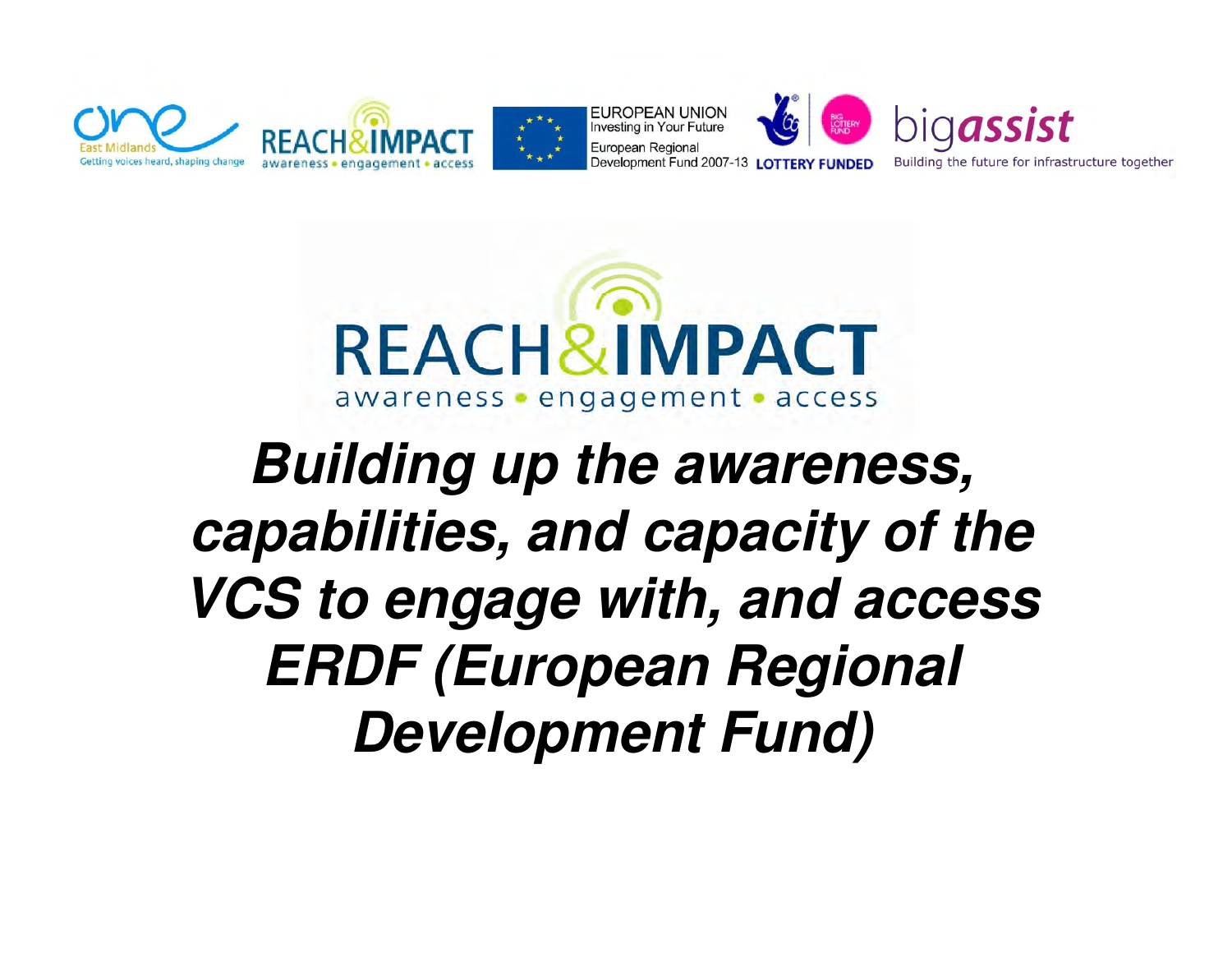

#### **Reach & Impact**

#### Focus

- Increase awareness of........
- Increase access to........

#### ERDF

• increase partnerships/collaboration with....

#### Third sector/universities/public sector /LEPs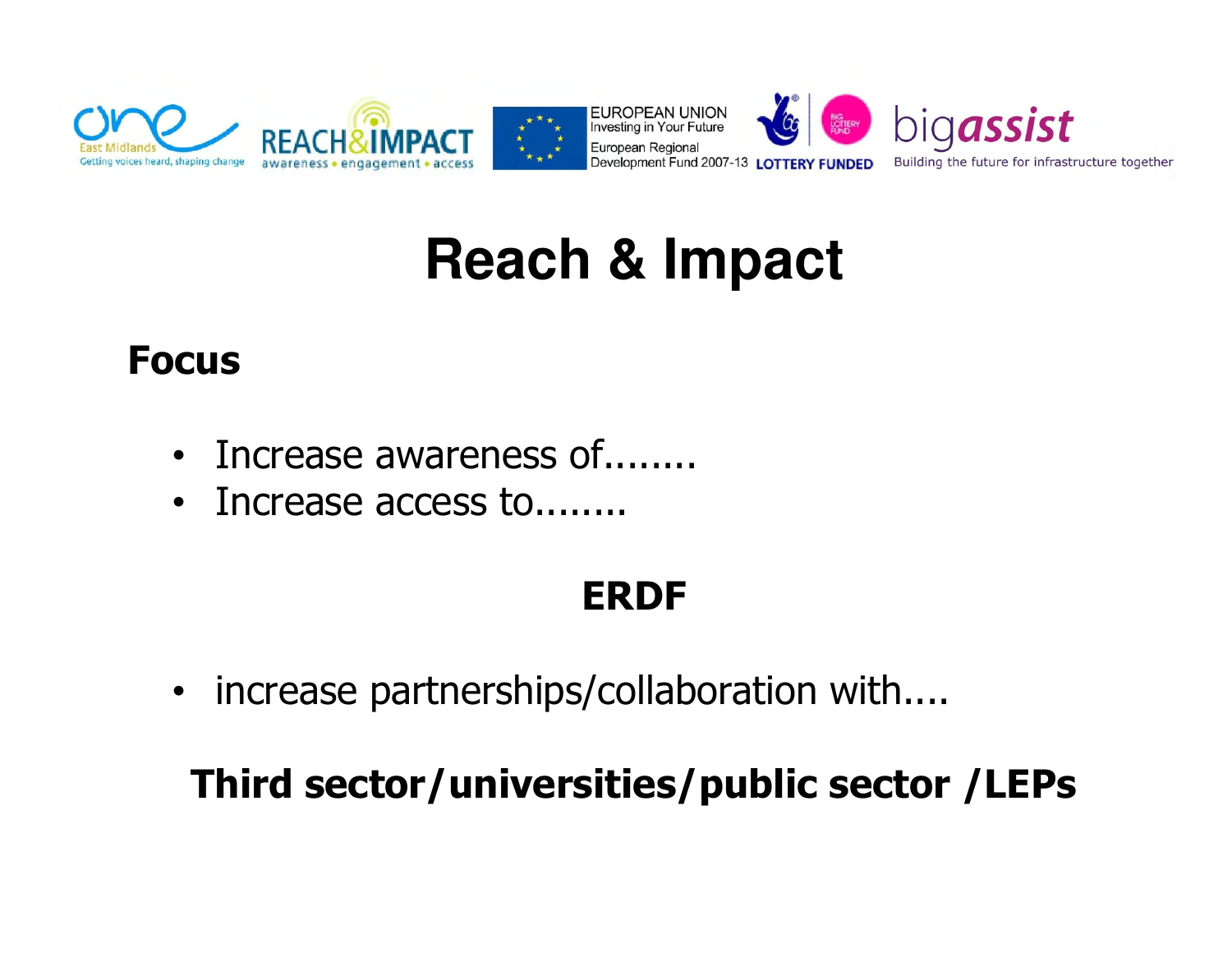

# **Introduction to the European Structural and Investment Funds**

- • The Structural Funds are financial tools set up to implement theregional policy of the European Union. They aim to:-
- $\bullet$  **Reduce regional disparities in terms of income, wealth and opportunities**
- $\bullet$  **Europe's poorer regions receive most of the support, but all European regions are eligible for funding under the policy's various funds and programmes.**
- • **The current regional policy framework is set for a period of seven years, with the 2007-13 the most recent, and now at the start of the period 14-20.**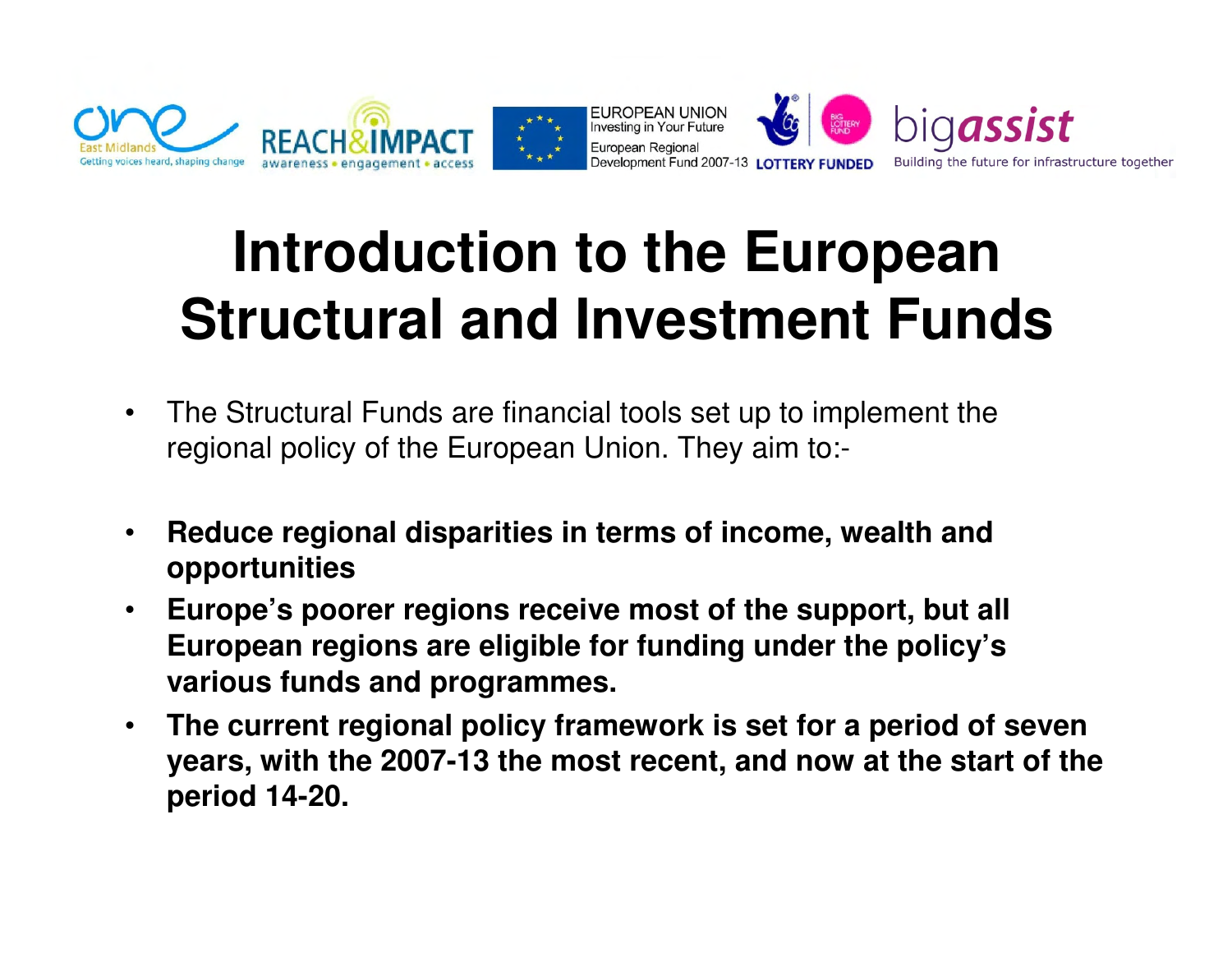

# **Introduction to the European Structural and Investment Funds**

- $\bullet$  The Structural and Investment Funds are the European Union's main funding programmes for reducing social and economic disparities across the EU. In England, these funds comprise the:
- $\bullet$  **European Regional Development Fund (ERDF) which supports research, innovation, business development and infrastructure investment**
- $\bullet$  **European Social Fund (ESF) which supports training, enhancing access to employment and social inclusion.**
- $\bullet$  **European Agricultural Fund for Rural Development (EAFRD) which supports economic development in our rural areas .**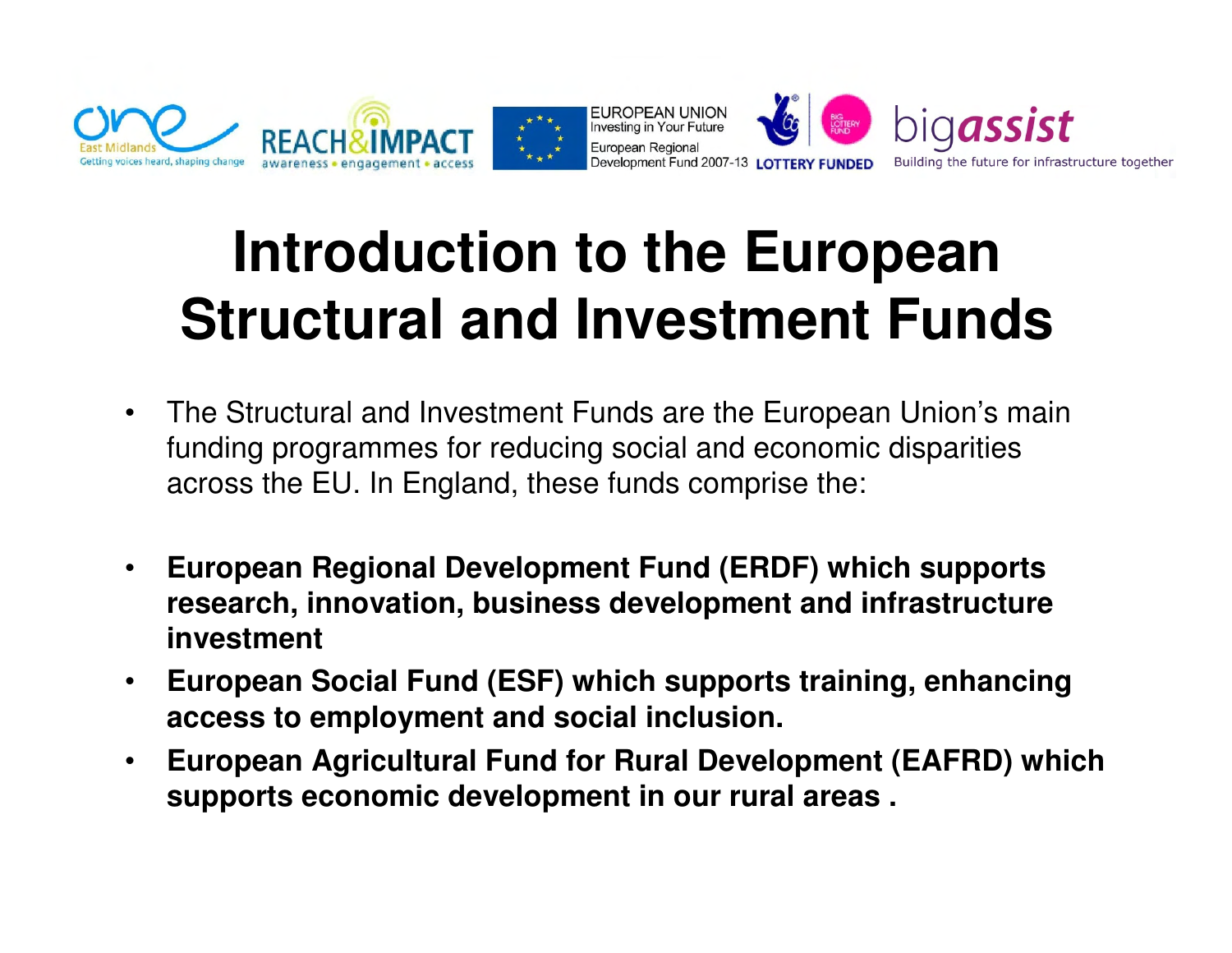

# **Local Enterprise Partnerships**

- Announced in Budget June 2010, cover whole of England
- 39 voluntary, public/private partnerships, private sector led
- Very variable (geography/population covered including overlaps; legal status; priorities; capacity)
- 5 LEPs in East Mids and South East Mids D2N2, GLLEP, LLEP, NEP and SEMLEP
- No regions other LEPs come into play GCGP (Rutland), SCR (includes 5 Districts in Derbys and Notts) and Hull and Humber (includes North and North East Lincs)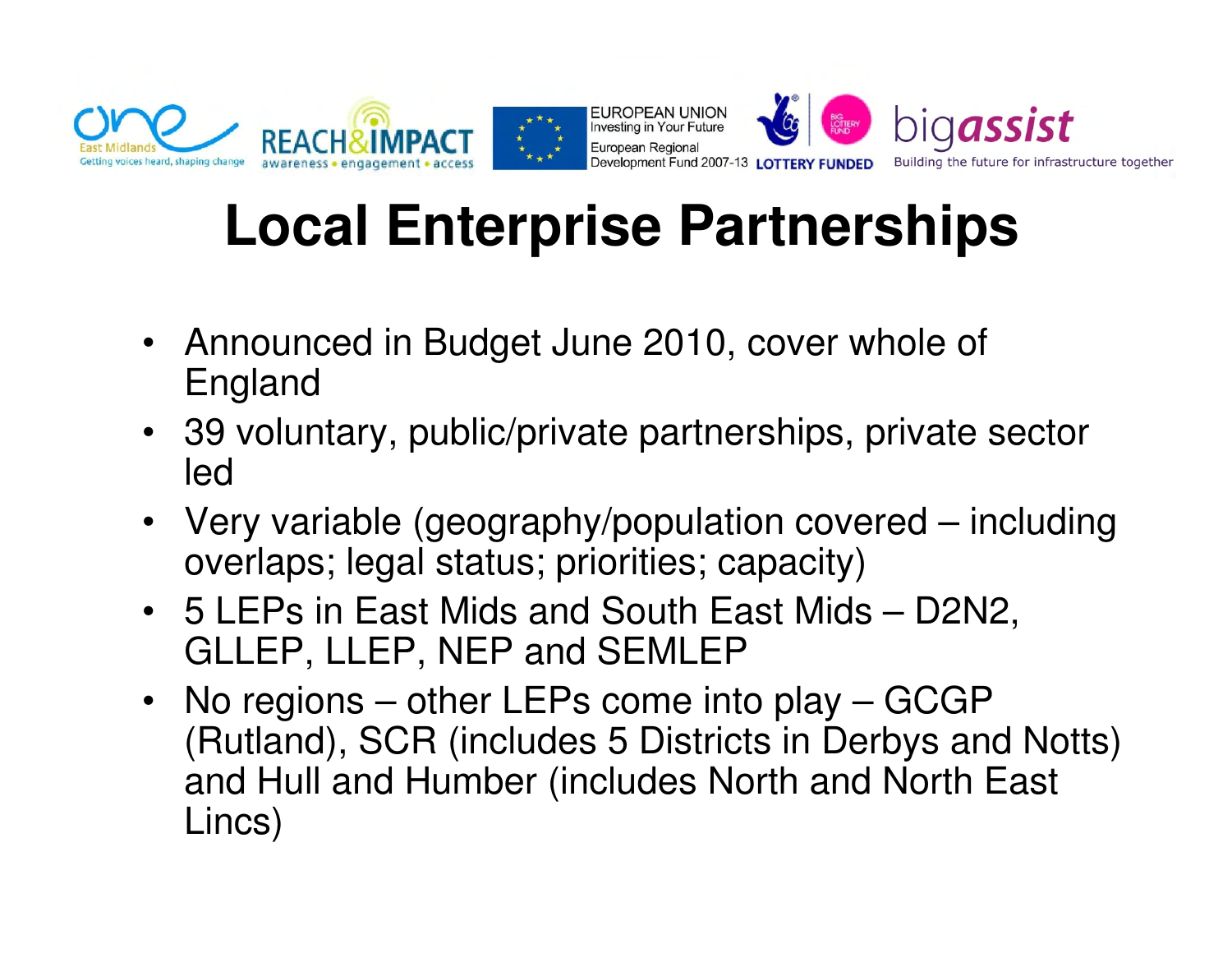

#### **European Structural and Investment Funds 2014-2020 – LEP roles**

Lead role for LEPs – notional 7 year allocations

- $\bullet$ Develop strategy, working with wide range of partners
- • Select projects (commissioning, bidding and cofinancing)
- $\bullet$ Identify match funding
- $\bullet$ Spend allocation (on time and in line with EU regulations)
- $\bullet$ Ensure outcomes delivered
- $\bullet$  Monitor delivery against strategy and programme priorities
- • Not responsible for administering the funds (remains with Managing Authorities)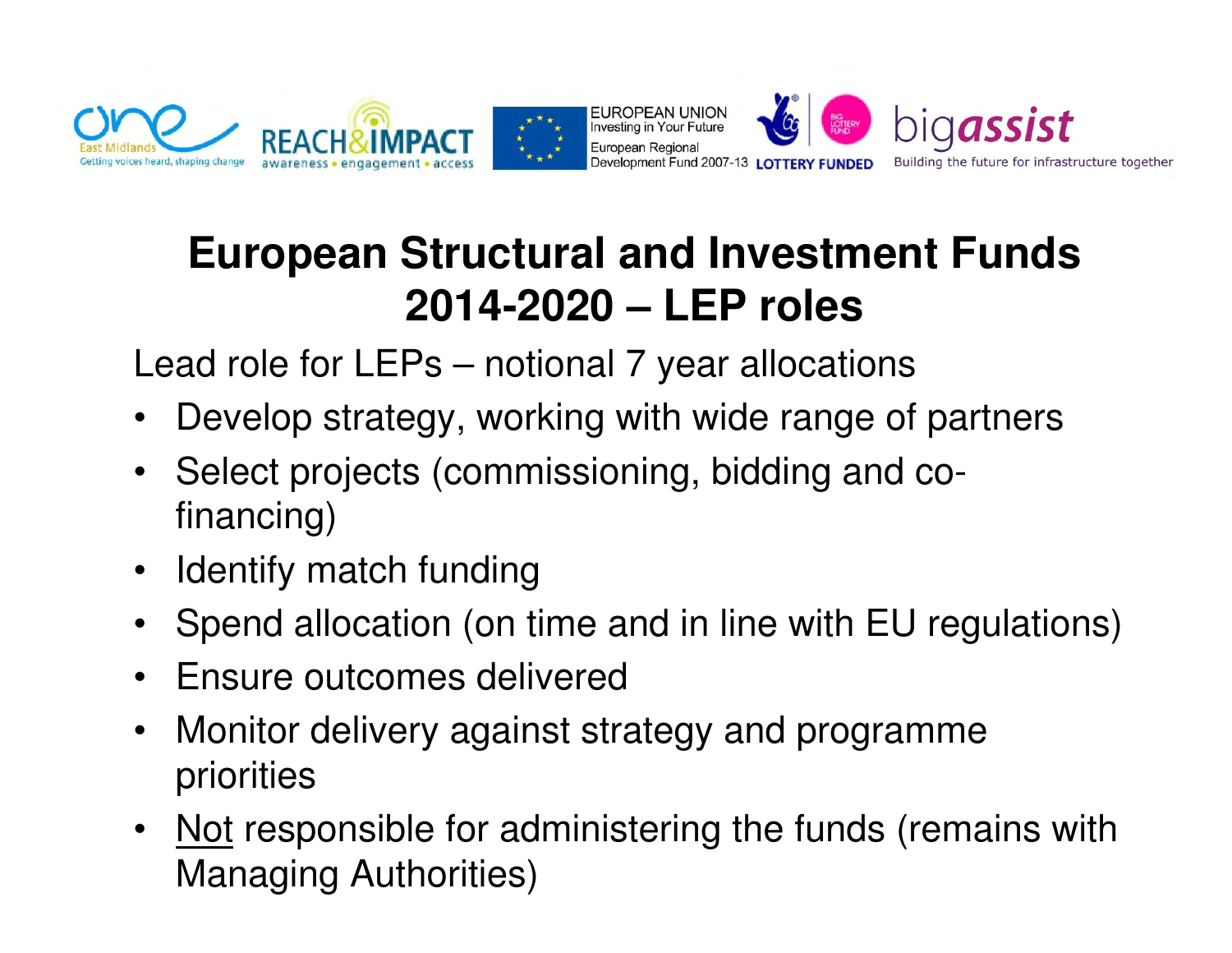



| 1. Innovation                                                                                              | At least 80% of the ERDF                |
|------------------------------------------------------------------------------------------------------------|-----------------------------------------|
| <b>2. ICT</b>                                                                                              | budget must be spent on these           |
| <b>3. SME Competitiveness</b>                                                                              | objectives and at least 20 %            |
| <b>4. Low Carbon</b>                                                                                       | spent on low carbon                     |
| <b>5. Climate Change Adaption</b><br><b>6. Environmental Protection</b><br><b>7. Sustainable Transport</b> | No minimum spending<br>requirements set |
| 8. Employment and Labour Mobility                                                                          | At least 80% of the ESF                 |
| 9. Social Inclusion                                                                                        | budget must be spent on these           |
| 10. Education, Skills, Life Long                                                                           | objectives and at least 20% on          |
| <b>Learning</b>                                                                                            | social inclusion.                       |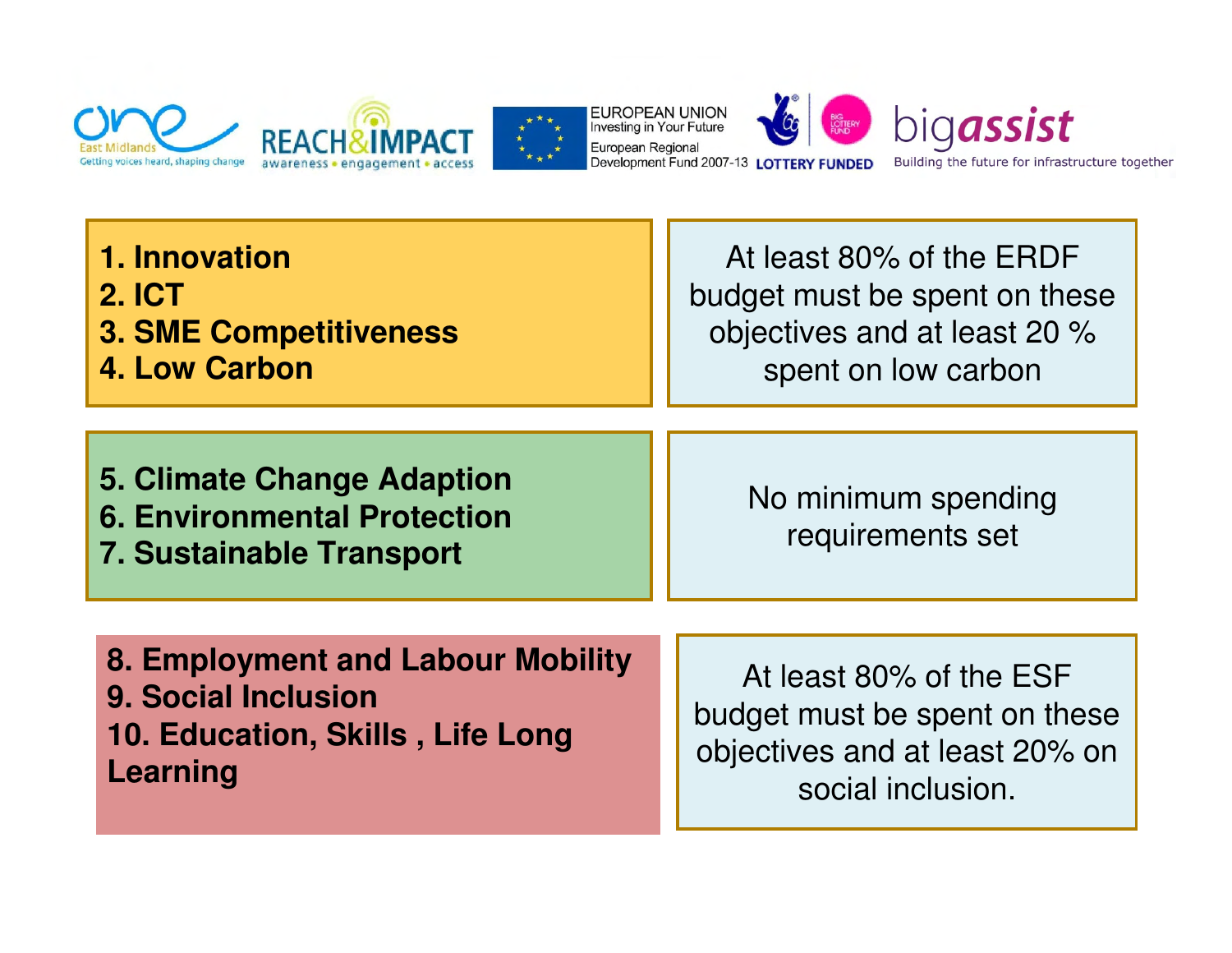

**EUROPEAN UNION** Investing in Your Future European Regional Development Fund 2007-13 LOTTERY FUNDED



European

**How will the EU SIF 2014-20 Programme work?**

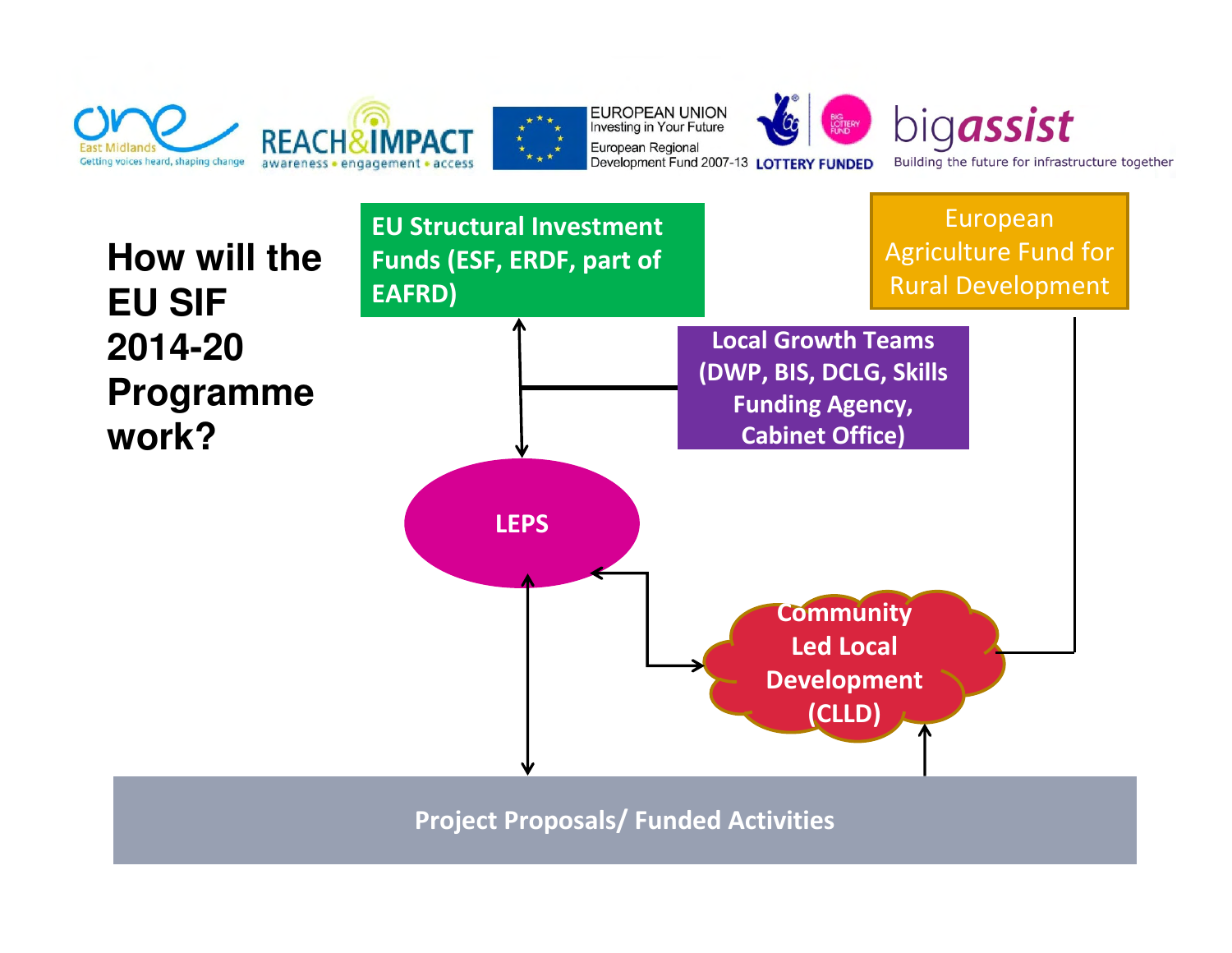

#### **Local focus new opportunities?**

- Match funding to complement Growth programme (e.g. Big Lottery Fund, Skills funding agency)
- Community Led Local Development
- Community Grants
- Social innovation, social inclusion, social investment (Social Investment Business – local impact fund)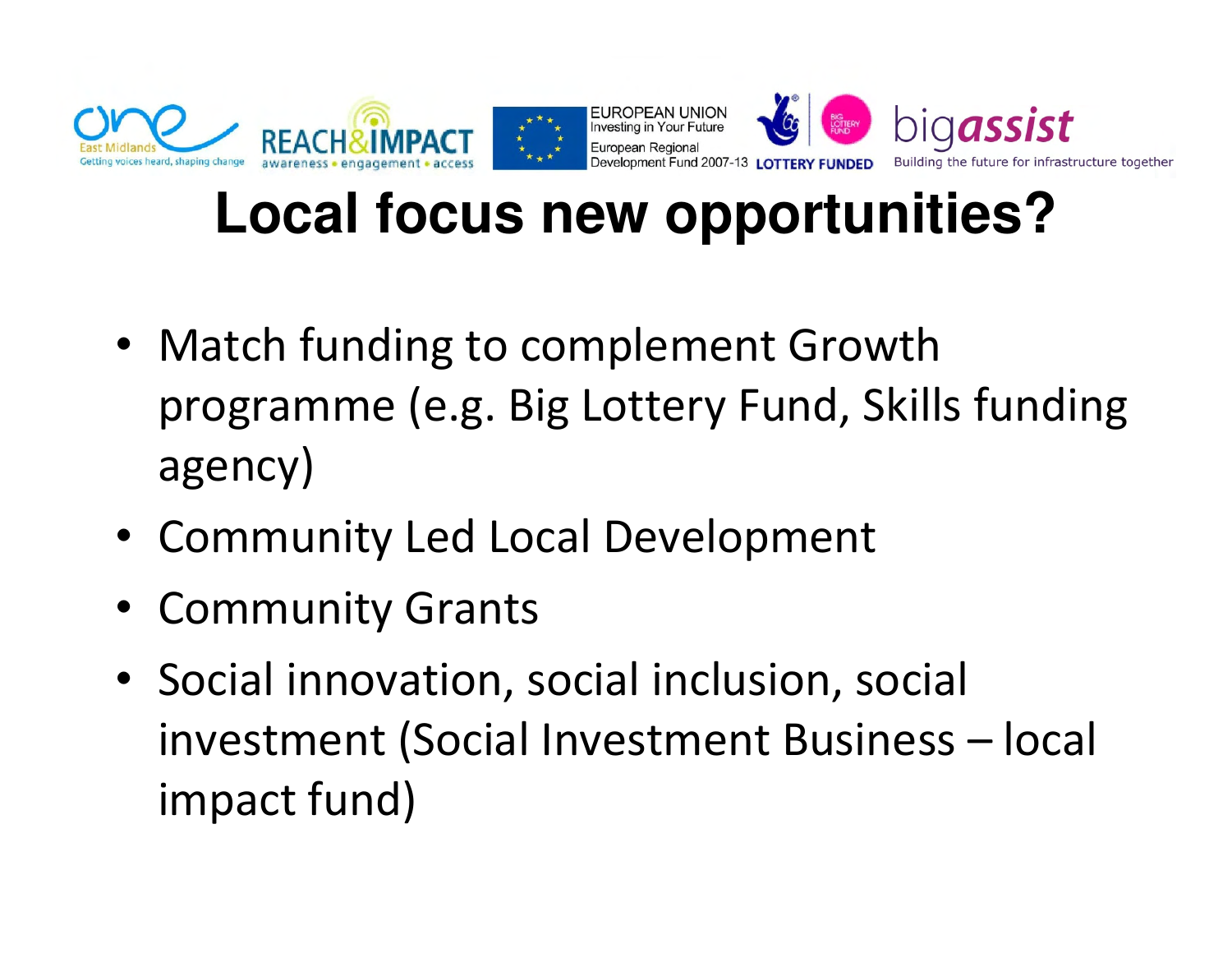

### **How are the VCS tapped so far in the East Midlands?**

- LEP VCS Board Representation
- ONE EM/LEP/VCS infrastructure events Jul-Sep 13 – BIS/DCLG/Cabinet office
- Local Collaboration events led by VCS infrastructure examples
- LEP Specific VCS Engagement project D2N2
- -Social Inclusion and Combating Poverty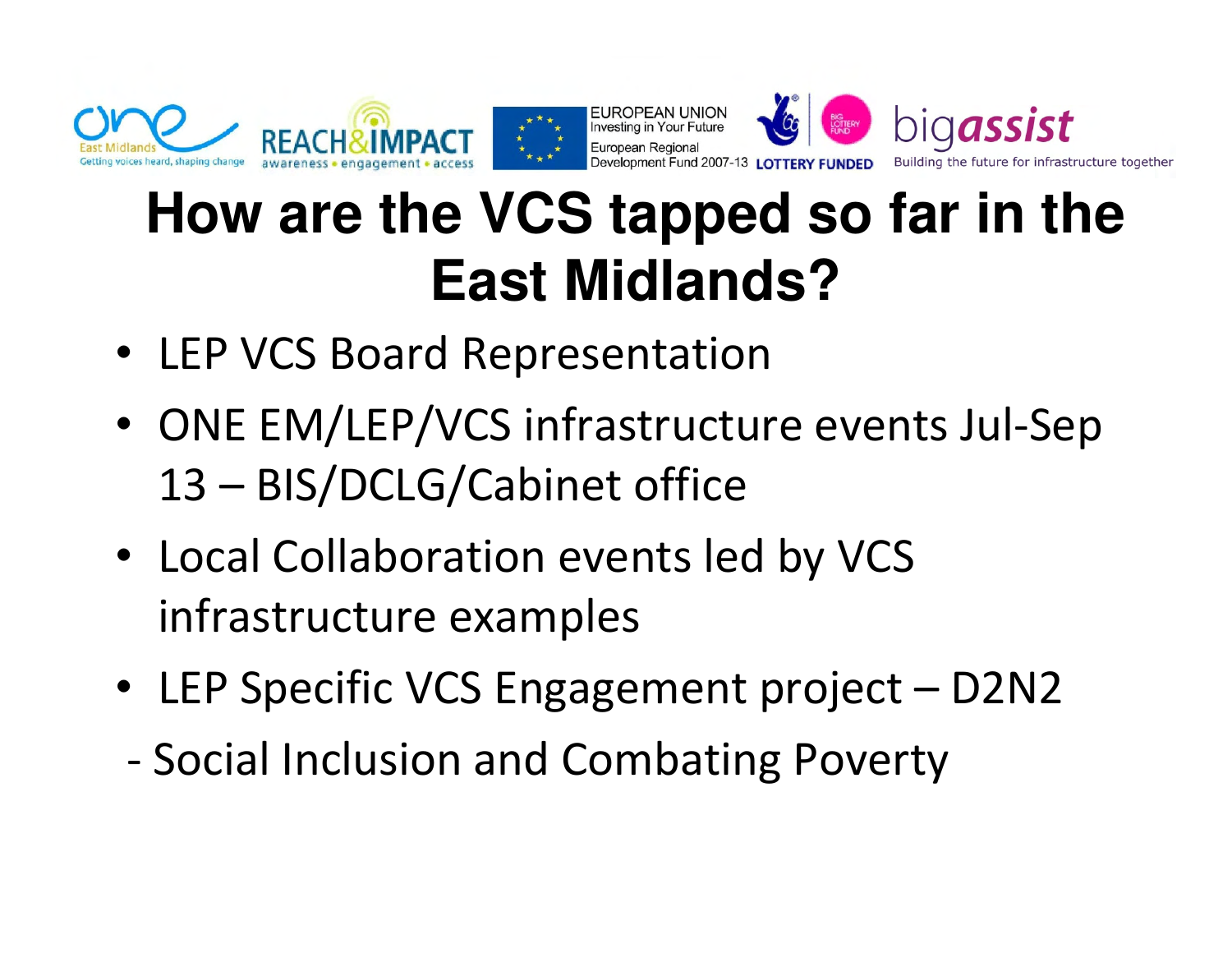



- Social ............................. Economic Inclusion
- 2 Pieces of flipchart paper
- Post it Note pads
- Identify VCS in your area that deliver social ................economic inclusion
- Where are the gaps
- Who can fill them who do you need to talk to?